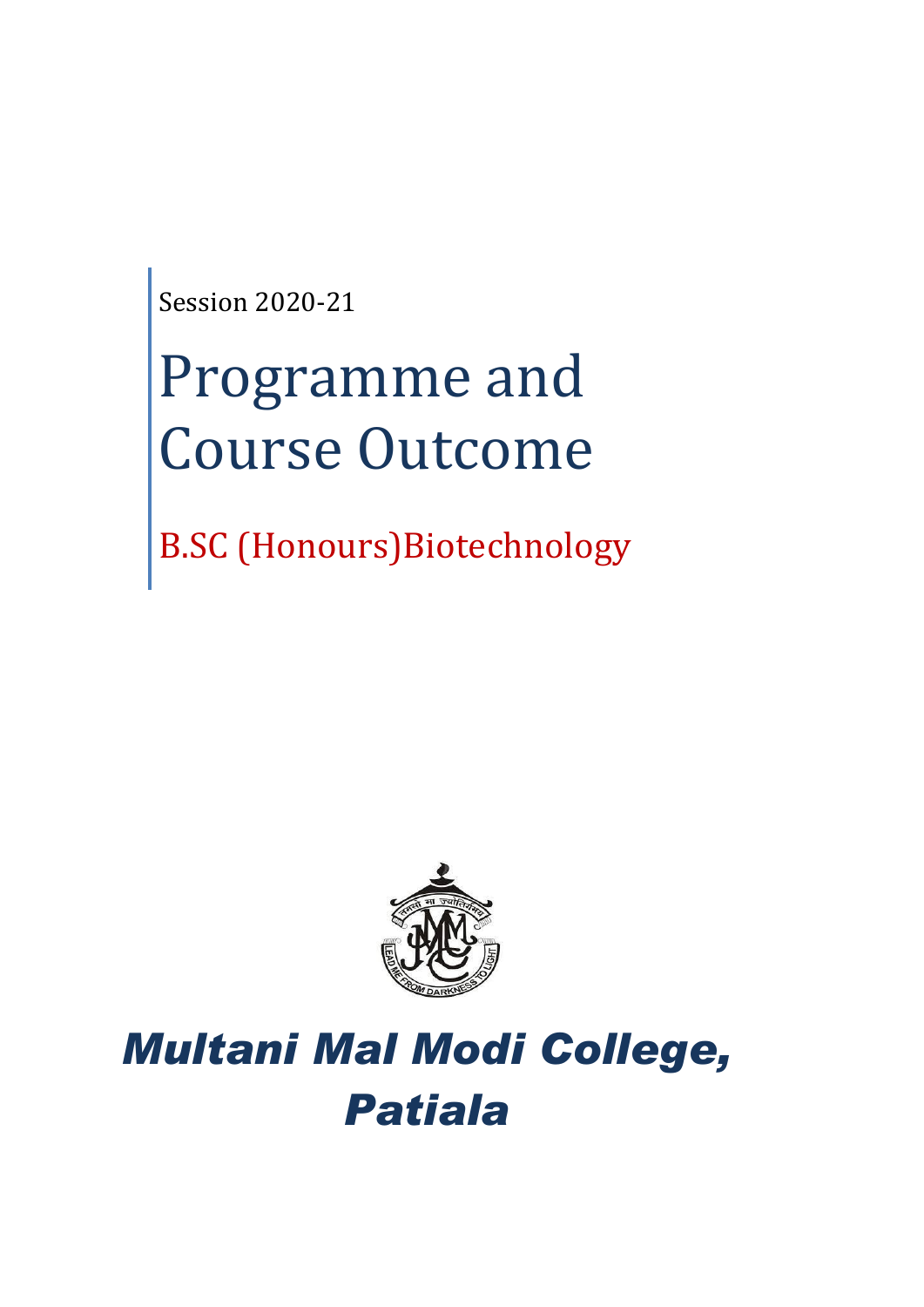## **Program Outcomes (POs)**

**PO-1**: After completing three years Bachelors in honours biotechnology, students would gain a thorough grounding in the fundamentals of new technologies in biotechnology.

**PO-2:** Industry applications of better understanding of the key principles of biochemical functioning at an advanced level. Better awareness of the major issues at the forefront of the discipline, will possess an in-depth understanding of the area of biochemistry chosen for research emphasis.

**PO-3**: An ability to conduct experiments, as well as to analyze data, understood the basic concepts, fundamental principles, and the scientific theories related to various scientific phenomena and their relevancies in the day-to-day life.

**PO-4**: The knowledge of basics of biotechnology beyond fundamentals results in affective development of the students, hence will make them progress to valuing and organization levels.

**PO-5:** An ability to acquire the skills in handling scientific instruments, planning and performing in laboratory experiments to meet desired needs within realistic constraints such as economic, environmental, social, political, ethical, health and safety, manufacturability, and sustainability in biotechnology.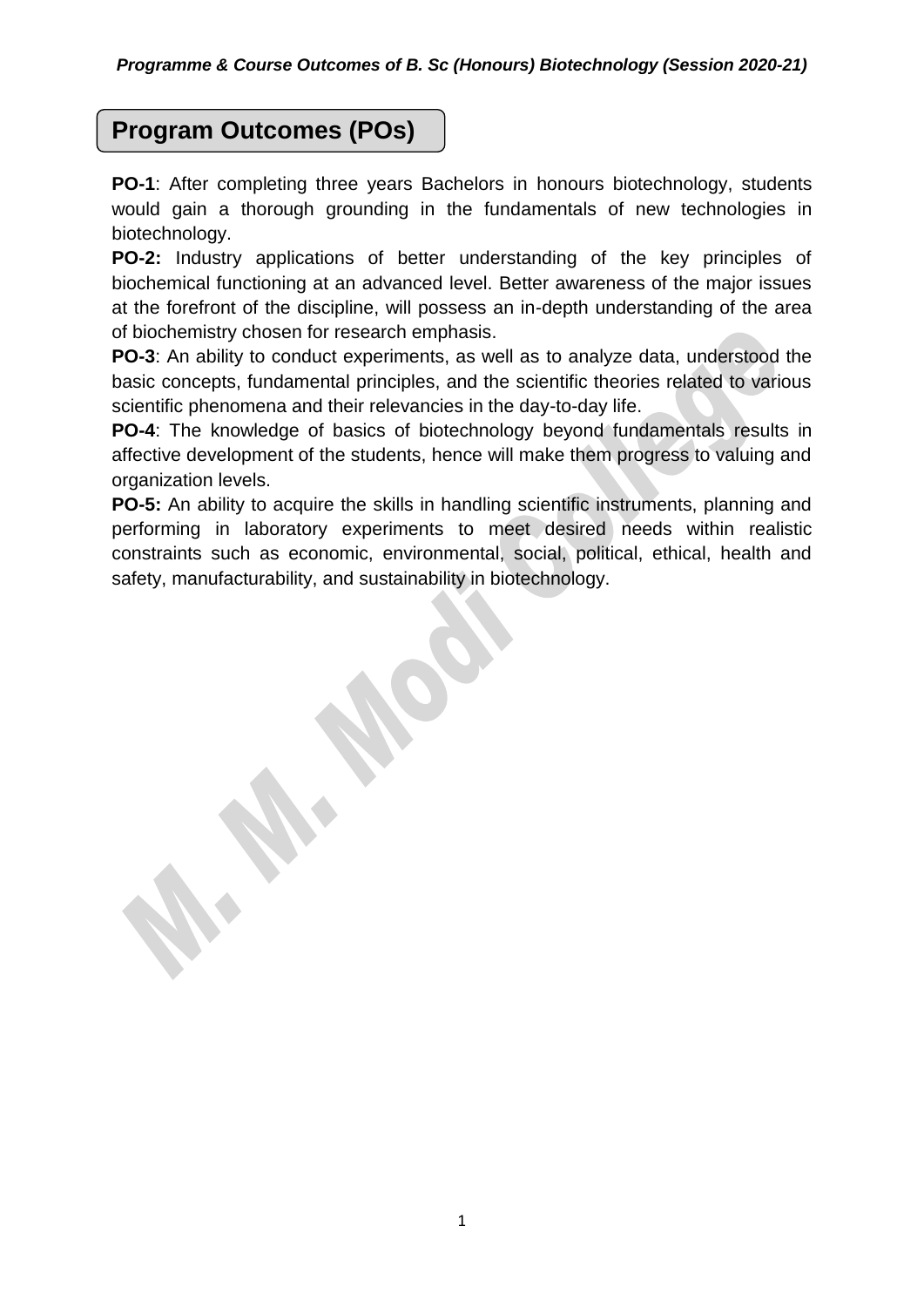## **Course Outcomes (COs)**

#### **B. Sc (Honours) Biotechnology- I**

#### **Semester-1st**

| Code        | <b>Course</b>                        |  |
|-------------|--------------------------------------|--|
| <b>BHB5</b> | PUNJABI-I                            |  |
| <b>BHB3</b> | <b>COMMUNICATION SKILLS -I</b>       |  |
| <b>BHB1</b> | <b>BIOCHEMISTRY &amp; METABOLISM</b> |  |
| <b>BHB1</b> | <b>CELL BIOLOGY</b>                  |  |
| <b>RHR4</b> | <b>CHEMISTRY -1</b>                  |  |

#### **Semester-2nd**

| Code          | <b>Course</b>                          |  |
|---------------|----------------------------------------|--|
| <b>BHB6</b>   | <b>MAMMALIAN PHYSIOLOGY</b>            |  |
| <b>BHB7</b>   | PLANT ANATOMY AND PHYSIOLOGY           |  |
| <b>BHB8</b>   | <b>ENGLISH/COMMUNICATION SKILLS-II</b> |  |
| <b>BHB9</b>   | <b>CHEMISTRY-2</b>                     |  |
| <b>BHB-10</b> | <b>PUNJABI-II</b>                      |  |

#### **BHB5: PUNJABI**

## **ਪੰਜਾਬੀ ਲਾਜ਼ਮੀ ਵਿਸ਼ੇਦੀ ਪੜ੍ਹਾਈ ਉਪਰੰਤ ਵਿਵਦਆਰਥੀਆਂ ਦੀ ਯੋਗਤਾ ਅਤੇਸਮਰਥਾ ਵਿਚ ਸਾਰਥਕ ਿਾਧਾ ਹੋਿੇਗਾ**

:1-COਸਾਹਿਤਕ ਰਚਨਾਵਾਂ ਦੇ ਮਾਧਿਅਮ ਨਾਲ ਵਿਦਿਆਰਥੀਆਂ ਅੰਦਰ ਸਾਹਿਤਕ ਰਚੀਆਂ ਦਾ ਵਿਕਾਸ ਹੋਵੇਗਾ

:2-COਭਾਸ਼ਾ ਦੀ ਸਿਧਾਂਤਕ ਜਾਣਕਾਰੀ ਨਾਲ ਵਿਦਿਆਰਥੀ ਦੀ ਭਾਸ਼ਾਈ ਸਮਰੱਥਾ ਵਿਚਵਾਧਾ

:3-COਸਮਾਜਿਕ ਵਾਤਾਵਰਣ ਤੇ ਸਭਿਆਚਾਰਕ ਵਿਸ਼ਿਆਂ ਸਬੰਧੀ ਗਿਆਨ ਦੀ ਪ੍ਰਾਪਤੀ

:4-COਆਲੋਚਨਾਤਮਕ ਤੇ ਸਿਰਜਣਾਤਮਕ ਸੋਚ ਪਹੰਚਦਾ ਵਿਕਾਸ

:5-COਮਨੱਖੀ ਹੋਂਦ ਦੇ ਸੰਕਟਾਂ ਦੀ ਨਿਸ਼ਾਨਦੇਹੀ ਅਤੇ ਉਹਨਾਂ ਦਾ ਯੋਗ ਹੱਲ ਲੱਭਣ ਦੇ ਸਮਰੱਥ ਹੋਣਾ

:6-COਵਿਦਿਆਰਥੀ ਆਪਣੇ ਵਿਚਾਰਾਂ ਨੂੰ ਲਿਖਿਤ ਅਤੇ ਮੌਖਿਕ ਰੂਪ ਵਿਚ ਵਿਅਕਤਕਰਨ ਦਾ ਹਨਰ

:7-OCਪ੍ੰਜਾਬੀ ਭਾਸ਼ਾ ਦੀ ਹਵਆਕਰਨਕ ਮੁਿਾਰਤ ਨਾਲ ਹਕਸੇਵੀ ਿੋਰ ਭਾਸ਼ਾ ਨ ੰ ਆਸਾਨੀ ਨਾਲ ਗਰਹਿਣ/ਸਮਝਣ ਦੀ ਯੋਗਤਾ

### **BHB3: COMMUNICATION SKILLS-I**

After completion of this course student will be able to:

CO-1: Develop clear and lucid writing skills.

CO-2: Approach ideas with a creative bent of mind.

CO-3: Draft business correspondence effectively with great brevity and clarity.

CO-4: Develop overall linguistic competence and communication skills.

CO-5: Show proficiency in soft skills required for national and global placements.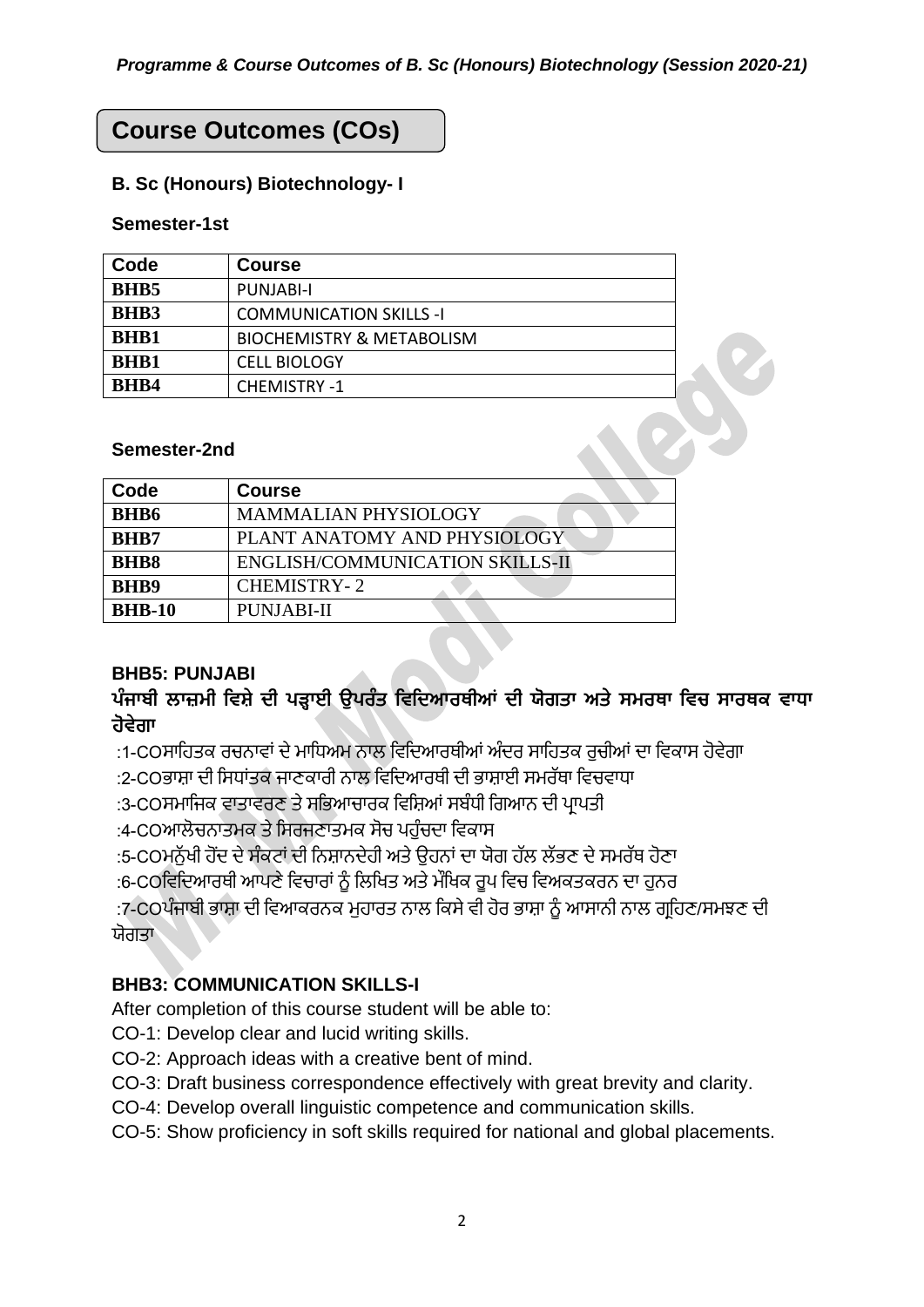#### **BHB1**-**BIOCHEMISTRY & METABOLISM**

After completion of this course the student will be able to:

- CO-1: The major objective of this subject is the complete understanding at the molecular level of all of the chemical processes associated with living cells.
- CO-2: The molecular architecture of cells and organelles, including membrane structure and dynamics will be discussed.
- CO-3: It will also focus on the principles of bioenergetics and enzyme catalysis.
- CO-4: The chemical nature of biological macromolecules, their three dimensional construction and the principles of molecular recognition is also included.
- CO-5: It helps student's understanding in the principles and basic mechanisms of metabolic control and molecular signaling.

#### **BHB1 - CELL BIOLOGY**

After completion of this course the student will be able to:

- CO-1: This subject aims to give Students an overview of basic cell biology and its applications in and around the work place.
- CO-2: In particular, this subject focuses on identifying key components that constitute living cells.
- CO-3: The function and structure of each cell components (organelles and tissues) will also be discussed in this subject.
- CO-4: The cellular and sub cellular specializations, and characteristics of higher tissue assemblies, will be studied to understand how cells contribute to the overall functioning of the organisms.
- CO-5: As cell biology is primarily an experimental science, the working of cells will frequently be discussed in an experimental context to familiarize students with many of the common tools used by cell biologists.

#### **BHB4 -CHEMISTRY -1**

After completion of this course the student will be able to:

- CO-1: Students will understand the different principles of inorganic chemistry.
- CO-2: Students will get knowledge of optical activity.
- CO-3: Students will be able to perform analysis of ions from Group I & II.

#### **B.Sc (HONS.) BIOTECHNOLOGY PART I (2NDSEMESTER)**

#### **BHB-10: PUNJABI**

## **ਪੰਜਾਬੀ ਲਾਜ਼ਮੀ ਵਿਸ਼ੇਦੀ ਪੜ੍ਹਾਈ ਉਪਰੰਤ ਵਿਵਦਆਰਥੀਆਂ ਦੀ ਯੋਗਤਾ ਅਤੇਸਮਰਥਾ ਵਿਚ ਸਾਰਥਕ ਿਾਧਾ ਹੋਿੇਗਾ**

ਵਿਆਕਰਨਕ ਪੱਧਰ ਉੱਤੇ ਪੰਜਾਬੀ ਭਾਸ਼ਾ ਨੂੰ ਸ਼ੁੱਧਰੂਪ ਵਿਚ ਉਚਾਰਨ, ਲਿਖਣ ਅਤੇ ਪੜ੍ਹਨ ਦਾ ਹੁਨਰ ਪੰਜਾਬੀ ਭਾਸ਼ਾ ਦੇ ਸ਼ਬਦ ਨਿਰਮਾਣ ਪਬੰਧ ਦਾ ਗਿਆਨ

ਵੱਖ ਵੱਖ ਉਪਭਾਸ਼ਾਵਾਂ ਦੀ ਵੱਖਰਤਾ ਰਾਹੀਂ ਪੰਜਾਬ ਦੀ ਭਾਸ਼ਾਈ ਭਿੰਨਤਾ ਤੇ ਵਿਸ਼ਾਲਤਾ ਦਾ ਗਿਆਨ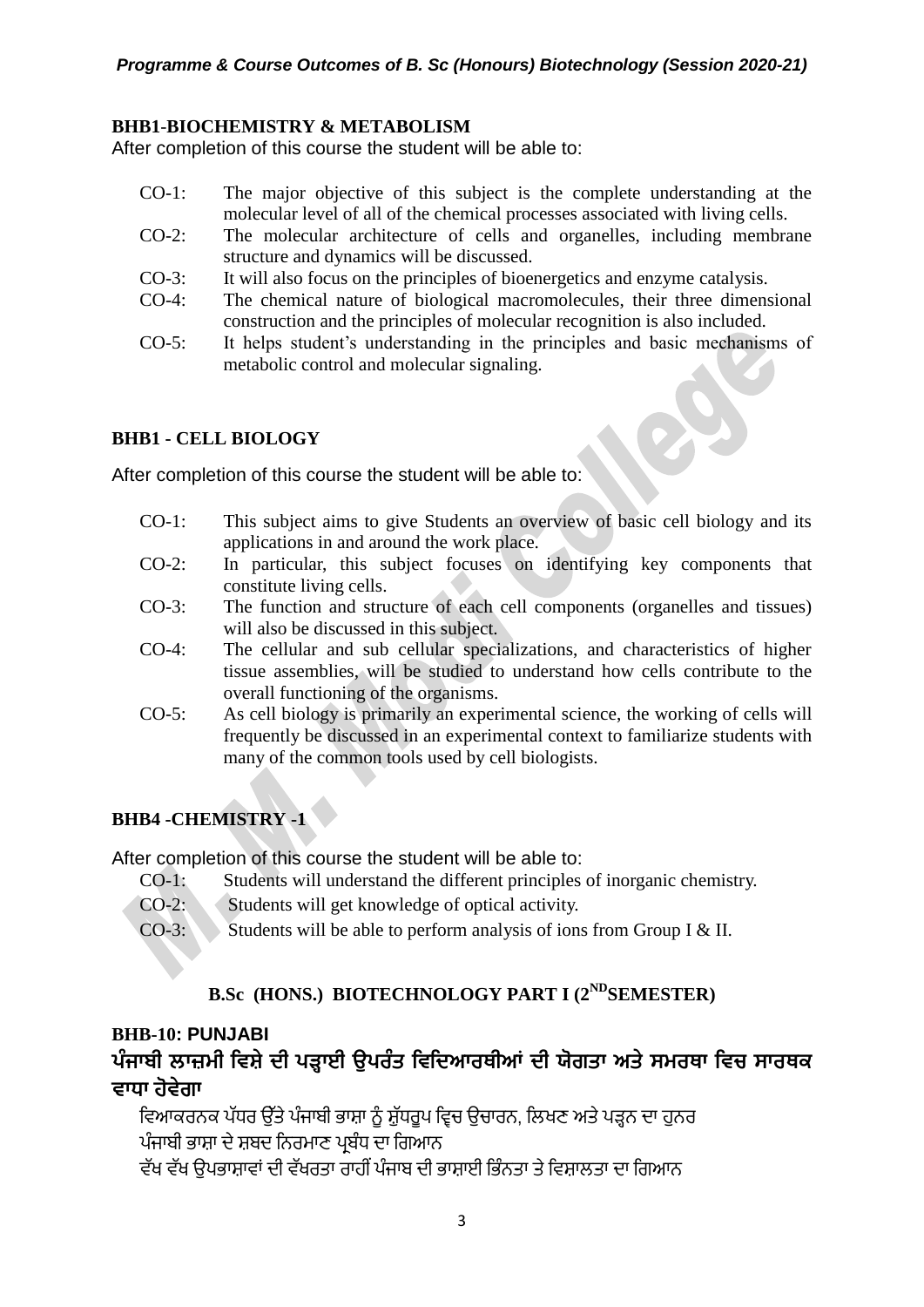ਵਿਭਿੰਨ ਸਮਾਜਿਕ, ਰਾਜਨੀਤਕ, ਧਾਰਮਿਕ ਮੁੱਦਿਆਂ ਸਬੰਧੀ ਵਿਚਾਰਾਂ ਦੇ ਨਿਰਮਾਣ ਦੀ ਸਮਰੱਥਾ ਵਿਚਵਾਧਾ ਮੁਕਾਬਲੇ ਦੀਆਂ ਪੀਖਿਆਵਾਂ ਵਿਚ ਸਹਾਇਕ ਸਮਾਜਿਕ ਰਿਸ਼ਤਿਆਂ ਵਿਚ ਭਾਵਾਂ ਦੀ ਸਰਲ ਪੇਸ਼ਕਾਰੀ ਨਿਜੀ ਚਿੱਠੀ-ਪੱਤਰ ਰਾਹੀਂ ਕਰਨ ਦੀ ਯੋਗਤਾ ਵਪਾਰਕ ਪੱਤਰ ਵਿਹਾਰ ਰਾਹੀਂ ਵਪਾਰਕ ਪੱਧਰ 'ਤੇ ਸੰਚਾਰ ਸਮਰੱਥਾ ਦਾ ਵਿਕਾਸ ਭਾਸ਼ਾ ਦੇ ਵਿਭਿੰਨ ਰਪਾਂ ਨੰ ਸਮਝਕੇ ਸਮਾਜ ਵਿੱਚ ਪ੍ਰਭਾਵਸ਼ਾਲੀ ਰਪ ਵਿੱਚ ਵਿਚਰਨ ਦੀ ਯੋਗਤਾ ਭਾਸ਼ਾ ਦੀ ਸਮਰੱਥਾ ਪਛਾਣ ਕੇ ਅੰਦਰਲੀ ਯੋਗਤਾ ਦਾ ਸਹੀ ਪਯੋਗ ਕਰਨਾ ਸਾਹਿਤਕ ਰਚਨਾਵਾਂ ਦੇ ਮਾਧਿਅਮ ਨਾਲ ਵਿਦਿਆਰਥੀਆਂ ਅੰਦਰ ਸਾਹਿਤਕ ਰਚੀਆਂ ਦਾ ਵਿਕਾਸ ਹੋਵੇਗਾ

#### **BHB6- MAMMALIAN PHYSIOLOGY**

After completion of this course the student will be able to:

- CO-1: Students will understand why cells need to communicate and to give examples of some of the processes involved in animals.
- CO-2: Students will be informed about definition and distinguish the roles of membrane bound, secreted and diffusible signaling molecules and relate this to their functions.
- CO-3: The subject will describe students the major components of the extracellular matrix and how cells adhere to it.
- CO-4: The subject will describe students other forms of cell-cell contact such as cadherin junctions and gap junctions and to appreciate the functions which these serve.
- CO-5: Students will understand the principles of immune recognition.
- CO-6: The subject will describe students the process of fertilization and reproduction.
- CO-7: Students will understand the principals of the mechanisms of action of drugs on tissues and some ways in which their effects might be tested in vitro and in vivo.
- CO-8: The subject will define the terms agonist and antagonist, competitive and noncompetitive and partial agonist and antagonist.

#### **BHB7-PLANT ANATOMY AND PHYSIOLOGY**

After completion of this course the student will be able to:

- CO-1: Students will have an understanding of basic plant chemistry and physiology.
- CO-2: Students will have an overview of photosynthesis, cellular respiration, and fermentation.
- CO-3: Students will understand the basic parts of a plant cell and the distinction between different tissue types in plants.
- CO-4: Students will be familiar with the anatomical features of leaves, stems, and roots as well as flowers and fruits.

#### **BHB8 -ENGLISH/COMMUNICATION SKILLS-II**

- CO-1: The objective of this subject is to increase students's English communication skills by improving fluency through regular practice and speaking instructions.
- CO-2: It will help students in developing a core understanding of basic grammar structure like nouns, verbs and adjectives through class reading and speaking tasks.
- CO-3: It will also improve the ability of students to communicate effectively in English.
- CO-4: This subject also focuses to expand vocabulary through assignments and class work.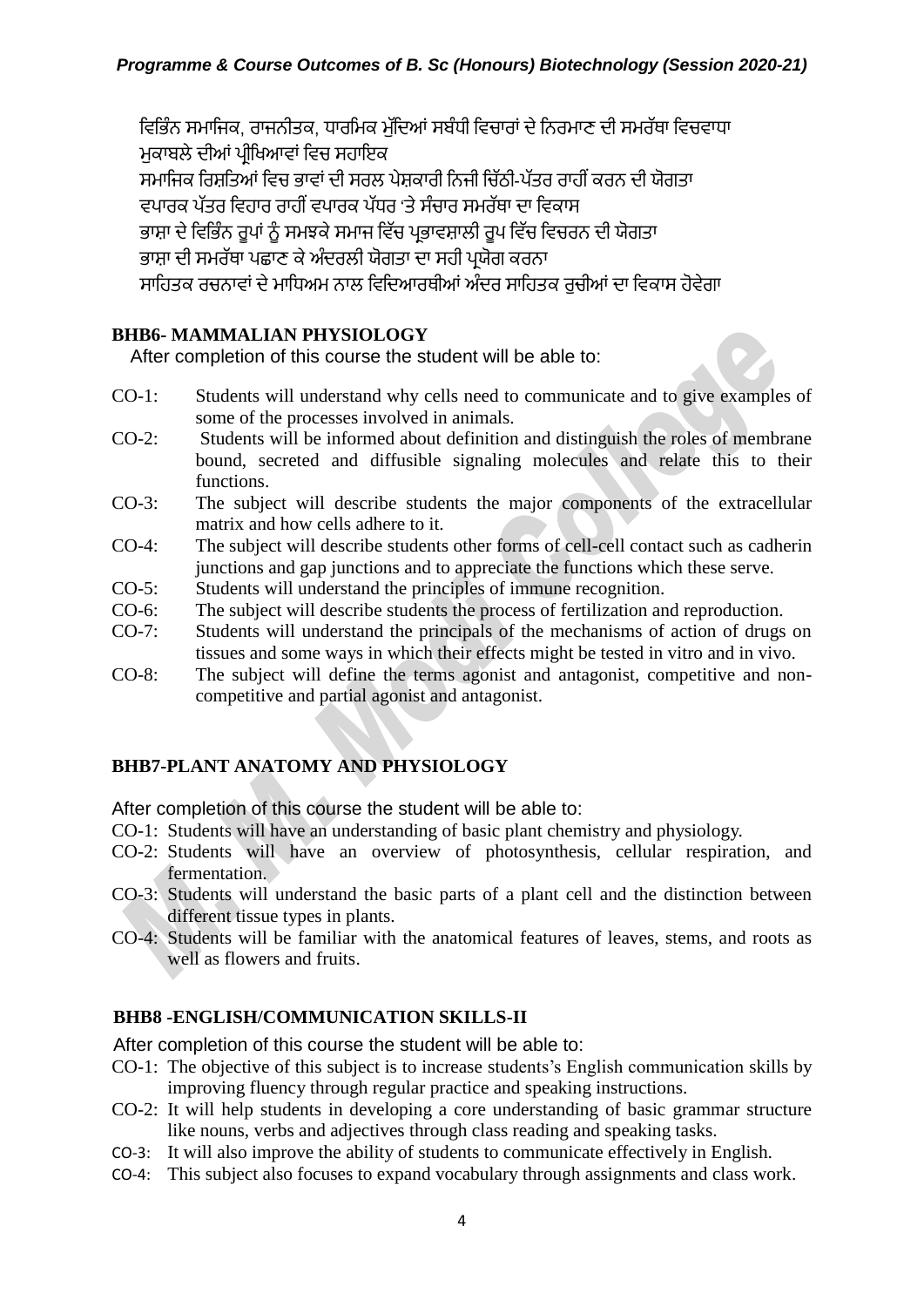#### **BHB9 -CHEMISTRY 2**

- CO-1: The students will develop curiosity and interest in chemistry.
- CO-2: The student will acquire an ability to think rationally and critically.
- CO-3: The student will learn ionic solids, solutions and chemical kinetics.
- CO-4: The students will learn about Colligative properties.
- CO-5: The subject will provide details about benzene and its derivatives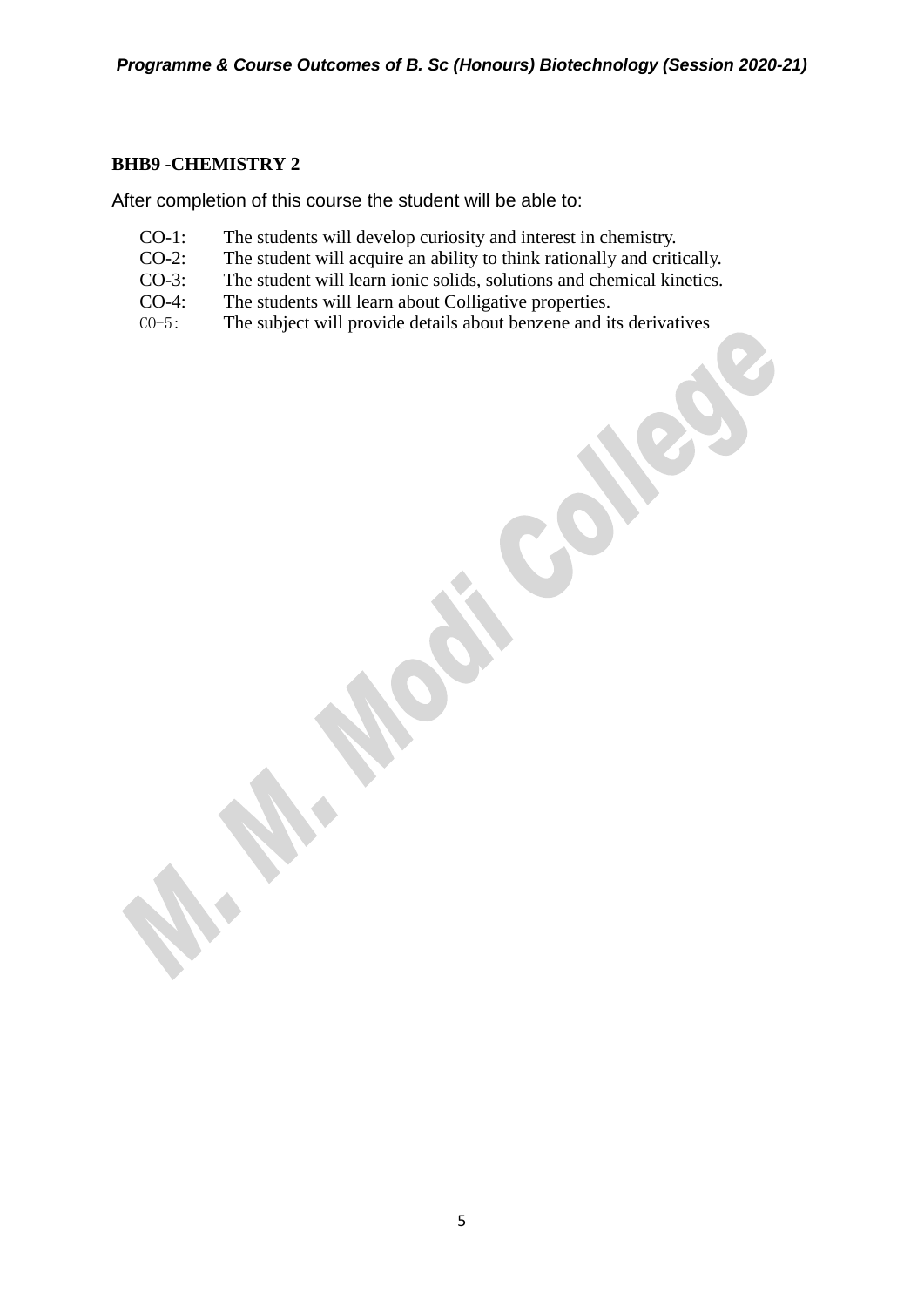## **Course Outcomes (COs)**

#### **B. Sc (Honours) Biotechnology - II**

#### **Semester-3rd**

| Code  | <b>Course</b>               |  |
|-------|-----------------------------|--|
| BHB12 | <b>GENETICS</b>             |  |
| BHB13 | <b>GENERAL MICROBIOLOGY</b> |  |
| BHB15 | <b>ENZYMOLOGY</b>           |  |
| BHB16 | ENVIRONMENTAL BIOTECHNOLOGY |  |
| BHB14 | <b>CHEMISTRY-3</b>          |  |

#### **Semester-4 th**

| Code          | <b>Course</b>                     |
|---------------|-----------------------------------|
| BHB17         | MOLECULAR BIOLOGY                 |
| BHB18         | <b>IMMUNOLOGY</b>                 |
| <b>BHB 20</b> | <b>INDUSTRIAL FERMENTATIONS</b>   |
| <b>BHB 21</b> | IPR, ENTREPRENEURSHIP BIOETIHCS & |
|               | <b>BIOSAFETY</b>                  |
| BHB19         | <b>CHEMISTRY-4</b>                |

#### **BHB12-GENETICS**

After completing this course, the students will be able to:

- CO-1: The main objective of this subject is to understand the significance of mitosis and meiosis.
- CO-2: Students will learn Mendelian Genetics which tells how to solve genetic problems that involves monohybrid and dihybrid crosses.
- CO-3: Students will understand the molecular genetics which describes the structure of DNA, DNA replication, transcription and translation processes.
- CO-4: It will help students to understands the causes and effects of mutation on molecular level.
- CO-5: This subject also describes the role of Genetic code, gene, mRNA, ribosomes etc.

#### **BHB13- GENERAL MICROBIOLOGY**

After completing this course, the students will be able to:

CO-1: Understand the basic microbial structure and function and study the comparative characteristics of prokaryotes and eukaryotes and also Understand the structural similarities and differences among various physiological groups of bacteria/archaea.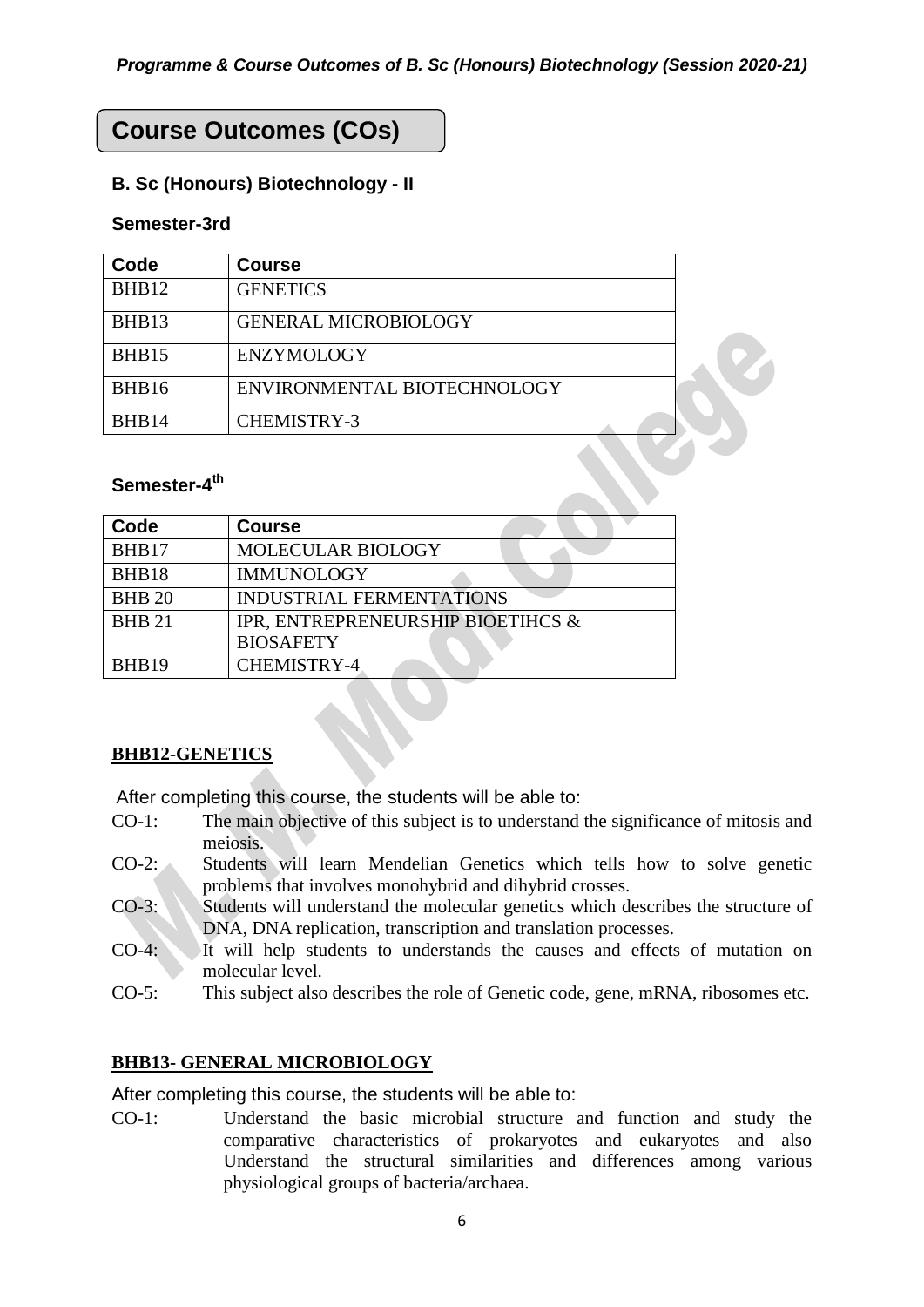- CO-2: To know the structure, metabolism, genetics and ecology of prokaryotic microorganism, eukaryotic microorganism and viruses.
- CO-3: Students will understand the principles of physical and chemical methods in the control of microorganism.
- CO-4: Students will understand the prevention and control of infectious diseases.
- CO-5: This subjects gives the understanding of various laboratory techniques such as isolation, staining, identification for various microorganism.

#### **BHB15-ENZYMOLOGY**

After completing this course, the students will be able to:

- CO-1: Students will learn various theoretical and practical aspects of enzymology.
- CO-2: This subject will stimulates students's interest in learning the structure, function and kinetics of enzyme and their role as catalyst and regulator of cell metabolism.
- CO-3: This subject will serve as foundation for more advanced enzymology courses.
- CO-4: The student will understand the concept of immobilization and its relationship with various cells and enzymes.
- CO-5: A practical approach in the field of biosensors and immobilized systems.

#### **BHB16-ENVIRONMENTAL BIOTECHNOLOGY**

After completing this course, the students will be able to:

- CO-1: Students will know the basic physiology of a microorganism and how their structure dictates their function in the environment.
- CO-2: To understand the conventional fuels, modern fuels and their environmental impact.
- CO-3: Students will understand the basics for microbial metabolism of environmental contaminants.
- CO-4: To know various techniques to modify and augment microorganisms in the laboratory and environment.
- CO-5: Students will understand the principles of bioremediation, phytoremediation, bioleaching and waste water treatment.

#### **BHB14-CHEMISTRY**

- CO-1: To understand the various concepts about acids and bases.
- CO-2: To study the chemistry of some selected functional groups
- CO-3: To learn the chemistry of carboxylic acid derivatives and ethers.
- CO-4: To understand about the chemistry behind fats, oils and detergents.
- CO-5: To understand the Phase equilibrium concept of one and two component systems.
- CO-6: To understand the various terms involved in phase diagram and Gibb's phase rule.
- CO-7: To understand the basic principles electrochemistry.
- CO-8: To explain the concepts of electrolytic conduction and dilution.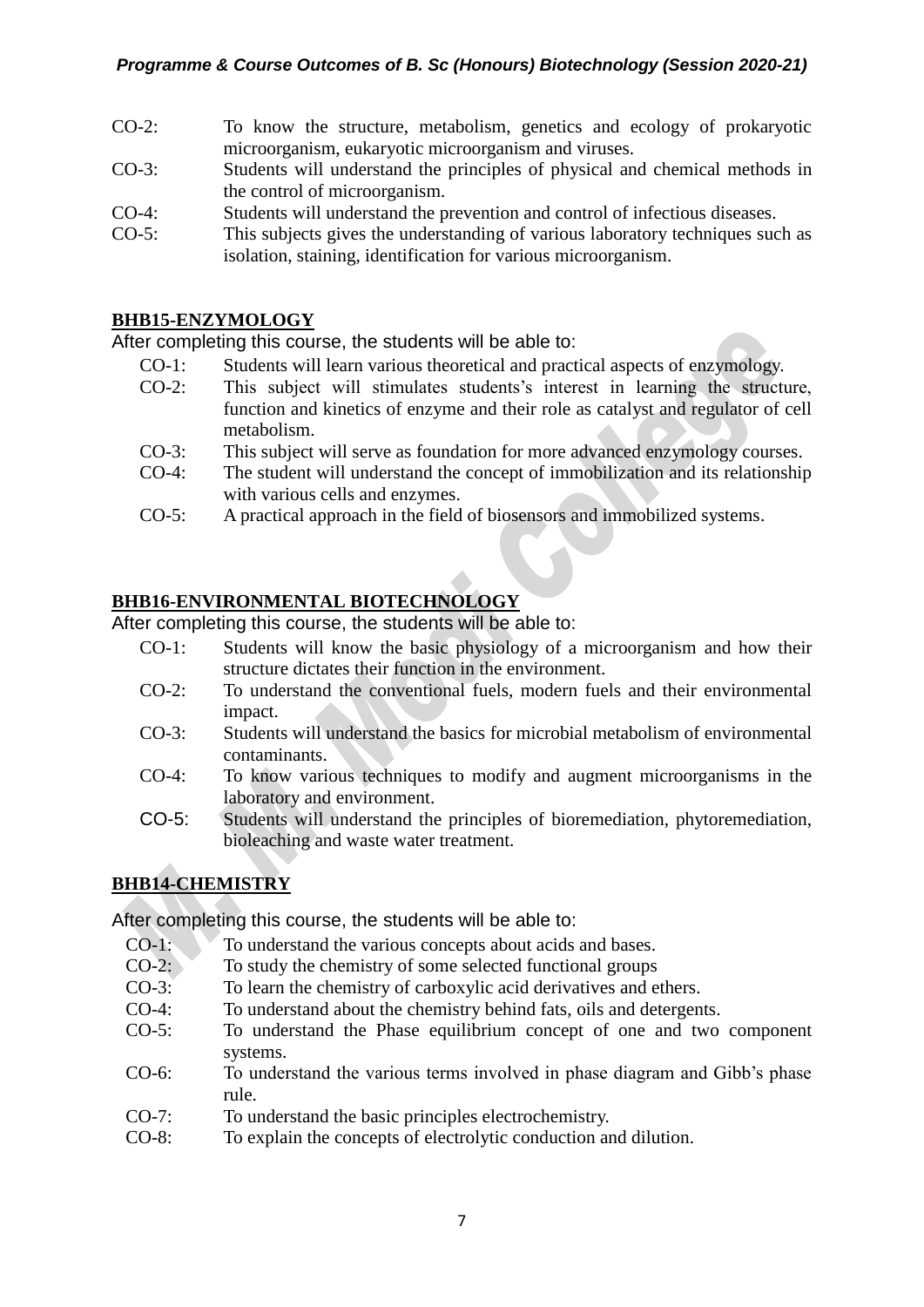#### **BHB17-MOLECULAR BIOLOGY**

After completing this course, the students will be able to:

- CO-1: This subject will demonstrate knowledge and understanding of the molecular machinery of living cells.
- CO-2: This subject will demonstrate knowledge and understanding of the principles that govern the structures of DNA and their participation in replication, transcription and translation.
- CO-3: This subject will demonstrate knowledge and understanding of the principles and basic mechanisms of metabolic control and molecular signaling.
- CO-4: Students will learn the use of basic laboratory skills and apparatus to obtain reproducible data from biochemical experiments.
- CO-5: Students will learn how to implement experimental protocols, and adapt them to plan and carry out simple investigations.
- CO-6: Students will be able to analyse, interpret, and participate in reporting to their peers on the results of their laboratory experiments;
- CO-7: Students will build on their knowledge and understanding in tackling more advanced and specialised techniques of DNA and RNA purification and more widely to pursue independent, self-directed and critical learning.

#### **BHB18-IMMUNOLOGY**

After completing this course, the students will be able to:

- CO-1: The students will be able to identify the cellular and molecular basis of immune responsiveness.
- CO-2: The students will be able to describe the roles of the immune system and overall organization of genes.
- CO-3: The students will be able to describe immunological response and how it is triggered and regulated.
- CO-4: The students will be able to demonstrate a capacity for problem-solving about immune responsiveness.
- CO-5: The students will be able to transfer knowledge of immunology into clinical decisionmaking through case studies presented in class. Learn about immunization and their preparation and its importance.
- CO-6: Demonstrate scientific quantitative skills, such as the ability to evaluate experimental design, read graphs, and understand and use information from scientific papers.

#### **BHB 20-INDUSTRIAL FERMENTATIONS**

- CO-1: Industrial fermentation is an interdisciplinary science that applies principles associated with biology and engineering.
- CO-2: Students will learn microbiology and biochemistry from biological aspect.
- CO-3: Students will understand the commercial exploitation of microorganisms on a large scale.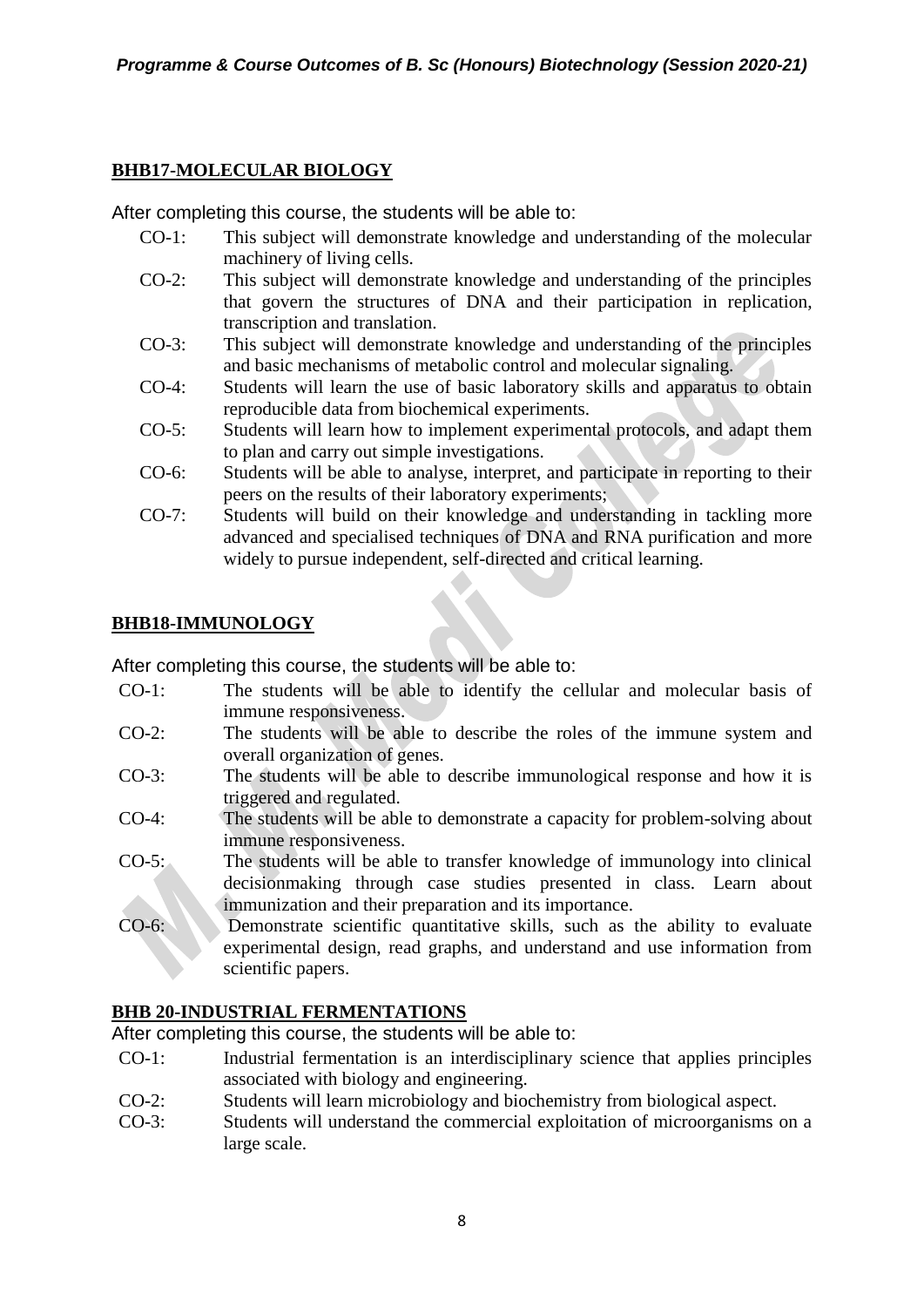#### *Programme & Course Outcomes of B. Sc (Honours) Biotechnology (Session 2020-21)*

- CO-4: This subject provides the knowledge of basic principle of fermentation process, which help students to design, develop and operate industrial level biofuels.
- CO-5: This fundamental knowledge is essential for Students to make their career in industry based on bioprocess.

#### **BHB 21-IPR, ENTREPRENEURSHIP BIOETIHCS & BIOSAFETY**

After completing this course, the students will be able to:

- CO-1: This subject will introduce basic concepts of ethics and safety that are essential for different disciplines of science and procedures involved and protection of intellectual property and related rights.
- CO-2: Students will understand balanced integration of scientific and social knowledge in sustainable development.
- CO-3: To understand the risks, ethics and safety of biotechnology based research and products related to various environmental factors.
- CO-4: This subject will provide a basic layout on regulations for entrepreneurship.

#### **BHB19-CHEMISTRY-4**

- CO-1: The students will develop curiosity and interest in chemistry.
- CO-2: The student will acquire knowledge of acid and bases, carboxylic acids and its derivatives.
- CO-3: The student will learn concepts of phase equilibrium, fats & oils and electrochemistry.
- CO-4: The students will learn applications of conductance measurement.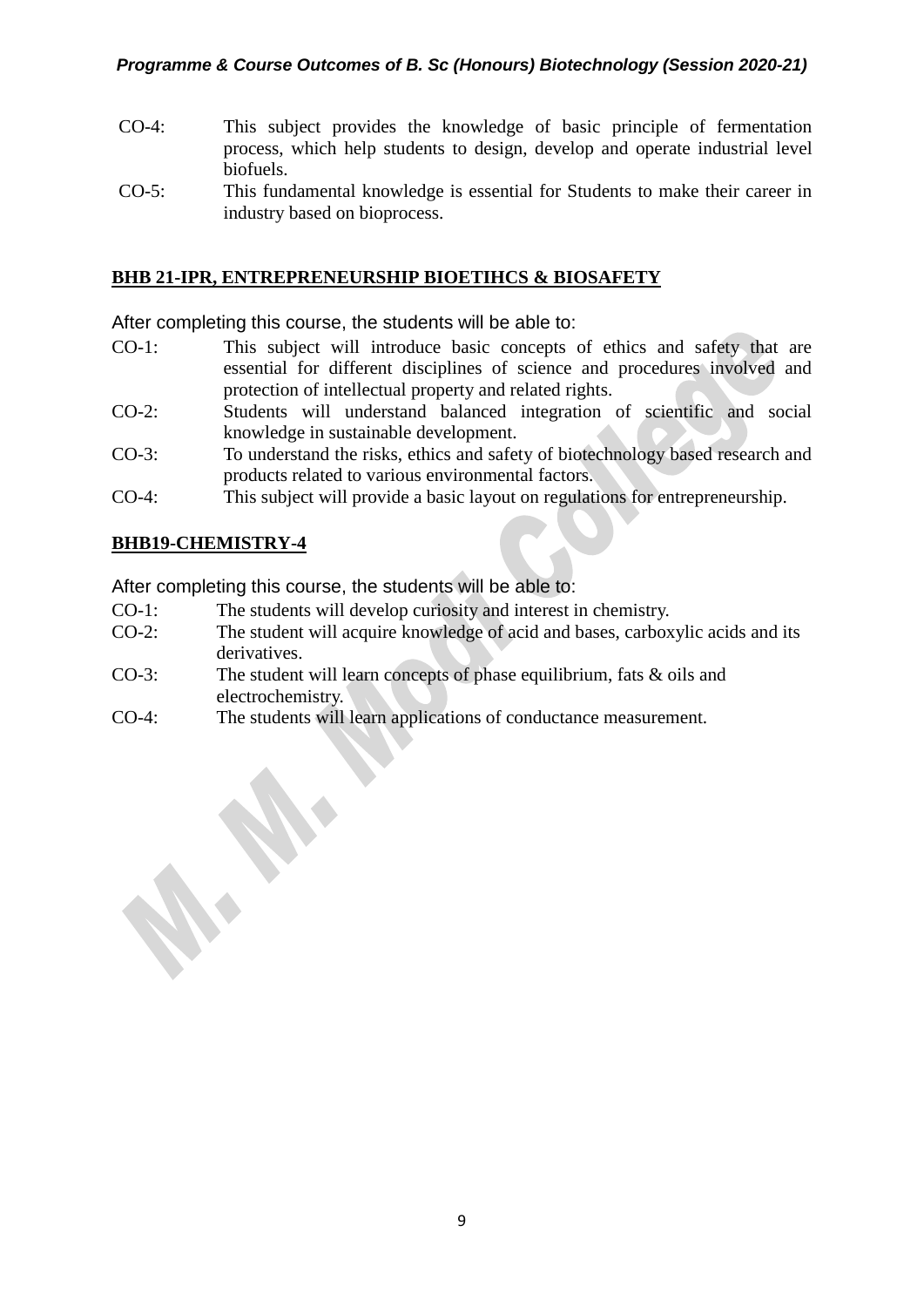## **Course Outcomes (COs)**

#### **B. Com (Honours) Biotechnology- III**

#### **Semester- 5th**

| Code              | <b>Course</b>                |
|-------------------|------------------------------|
| BHB <sub>23</sub> | <b>BIOPROCESS TECHNOLOGY</b> |
| BHB <sub>24</sub> | RECOMBINANT DNA TECHNOLOGY   |
| BHB25             | Animal Biotechnology         |
| BHB26             | <b>PLANT BIOTECHNOLOGY</b>   |
|                   | <b>BHB27   CHEMISTRY-5</b>   |

#### **Semester- 6 th**

|                          | ັ                                  |  |
|--------------------------|------------------------------------|--|
|                          | <b>BHB26   PLANT BIOTECHNOLOGY</b> |  |
| CHEMISTRY-5<br>BHB27     |                                    |  |
|                          |                                    |  |
| Semester-6 <sup>th</sup> |                                    |  |
| Code                     | <b>Course</b>                      |  |
| BHB <sub>28</sub>        | <b>BIOANALYTICAL TOOLS</b>         |  |
| BHB <sub>29</sub>        | <b>GENOMICS &amp; PROTEOMICS</b>   |  |
| <b>BHB30</b>             | MEDICAL MICROBIOLOGY               |  |
| BHB31                    | <b>BIOINFORMATICS</b>              |  |
| BHB32                    | <b>FOOD BIOTECHNOLOGY</b>          |  |
| BHB32                    | <b>CHEMISTRY-6</b>                 |  |
|                          |                                    |  |

#### **BHB23-BIOPROCESS TECHNOLOGY**

After completing this course, the students will be able to:

- CO-1: This course explains the processes and techniques used for extraction and purification of a product from culture medium. Also, bioprocess consideration in using animal and plant cell cultures will discuss using different techniques.
- CO-2: To instruct students with an in-depth understanding of the key process design concepts relating to the production of biomolecules of industrial importance, produced using isolated microbial and mammalian cells.
- CO-3: This will also provide students with an up-to-date knowledge of upstream and downstream processing technology.
- CO-4: Throughout this module, the emphasis will be on relating how market requirements influence the development and cost-effective optimization of biotechnology processes, stressing the multidisciplinary nature of this sector.
- CO-5: Students will be equipped with a knowledge and understanding of mainstream bioprocess design heuristics so that they may engage productively within multidisciplinary process development teams.

#### **BHB24-RECOMBINANT DNA TECHNOLOGY**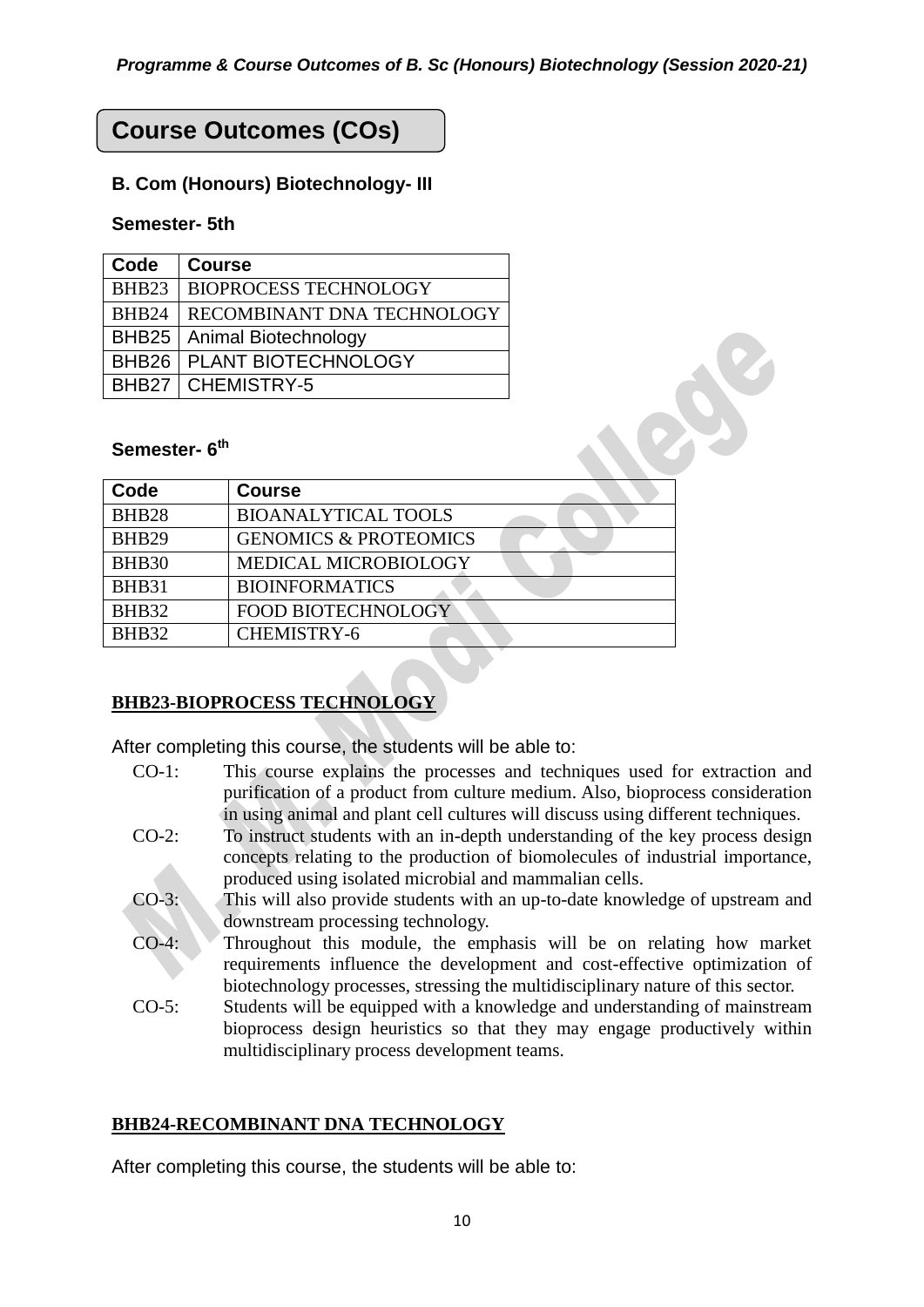- CO-1: This subject covers both the principles and the applications of molecular biology methods with an emphasis on the application of recombinant DNA technology to animals, plants and microbial organisms.
- CO-2: To understand the application of recombinant technology to diagnostics and therapeutics.
- CO-3: It describes the use of genetically engineered products to solve environmental problems and cure human diseases.
- CO-4: It also covers the practical application of recombinant DNA technology in industry, food production, human and veterinary medicine, agriculture and bioengineering.
- CO-5: It will also discuss the use of recombinant DNA technology to identify, map and sequence genes and to determine their function.
- CO-6: Understanding of applications of recombinant DNA technology and genetic engineering. from academic and industrial perspective.

#### **BHB25-ANIMAL BIOTECHNOLOGY**

After completing this course, the students will be able to:

- CO-1: This subject covers the topics for the identification and characterization of animal breeds.
- CO-2: Locate and critically evaluate scientific literature and experimental studies relating to animal biotechnology and be able to effectively communicate the findings in oral and written form.
- CO-3: Evaluate and discuss public and ethical concerns over the use of animal biotechnology.
- CO-4: Students will study the methods of developing DNA based diagnostics and genetically engineered vaccines for animals.
- CO-5: This subject also includes animal genomics studies and its varied applications.
- CO-6: Students will learn embryo-transfer technology, cloning, and transgenic animals.
- CO-7: This subject also covers the molecular diagnostics, wildlife conservation, stem cell research and bioprocessing technologies**.**

#### **BHB26-PLANT BIOTECHNOLOGY**

- CO-1: The course will provide new knowledge and widening of the knowledge acquired in other course by handling of classical and modern plant biotechnology processes, including breeding of healthy plants, plants with improved characteristics and plants for biomolecule production.
- CO-2: Students will develop molecular strategies to support plant breeding programs, including molecular biodiversity analysis, quantitative genetics and molecular marker-trait associations.
- CO-3: Students will be able develop a model to introduce and to study the expression of genes related to plant adaptations.
- CO-4: Students will learn to apply biotechnology to the development of agriculture.
- CO-5: Students will learn to apply and develop strategies to produce bio-products (metabolites, enzymes, recombinant proteins)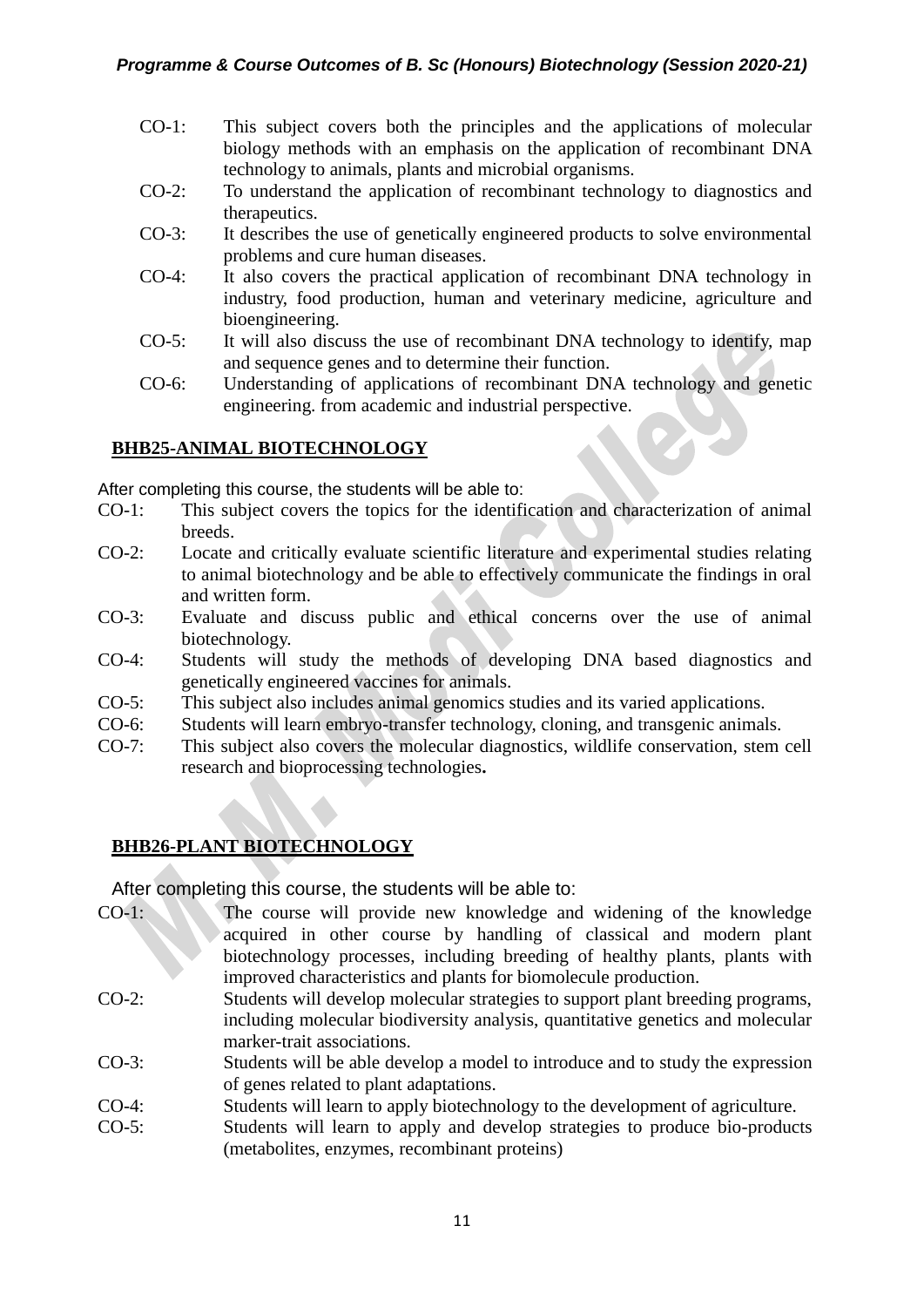CO-6: Students will understand biotechnological processes that have also applicative value in pharmaceutical and food industry, in agriculture and in ecology.

#### **BHB27-CHEMISTRY**

After completing this course, the students will be able to:

- CO-1: Students will acquire an ability to observe accurately and objectively.
- CO-2: Students will acquire an ability to solve problem.
- CO-3: Students will acquire an ability to think scientifically, independently and to make rational discussion.
- CO-4: Students will be able to understand what it means to use spectroscopic methods for qualitative and quantitative analysis.
- CO-5: This subject will be able to describe the difference between a fluorescence excitation and emission spectrum.
- CO-6: This subject will determine the vibrations for atomic molecules and identify whether they are infrared active.

#### **BHB28-BIO-ANALYTICAL TOOLS**

After completing this course, the students will be able to:

- CO-1: The primary objectives of this course are to develop the skills to understand the theory and practice of bio-analytical techniques.
- CO-2: The course contains bio analytical techniques along with their theory, working principal, common instrumentation and possible applications.
- CO-3: This subject will provide scientific understanding of analytical techniques and detail interpretation of results.
- CO-4: Students will be able to learn the theoretical principles of centrifugation techniques, electrophoresis, spectroscopy and some of their applications

#### **BHB29-GENOMICS & PROTEOMICS**

After completing this course, the students will be able to:

- CO-1: The ultimate goal of this subject is to develop student's understanding towards the identification and characterization of proteins expressed in a genome.
- CO-2: Students will be able to browse whole genome databases.
- CO-3: Learn on assigning gene function through mutagenesis and genetic engineering and will be able to conduct gene expression profiling.
- CO-4: It includes study of the entire set of proteins in order to understand its structure and function.
- CO-5: This subject will cover recent developments in genetics, epigenetics, small RNAs, proteomics, gene expression, mutagenesis and mapping genes.
- CO-6: It aims to teach students advanced technologies, research methods with major emphasis on the applications of DNA sequencing and protein analysis techniques**.**
- CO-7: Acquire skills in the techniques of Site directed mutagenesis, Transposon tagging and targeted genome editing technologies.

#### **BHB30-MEDICAL MICROBIOLOGY**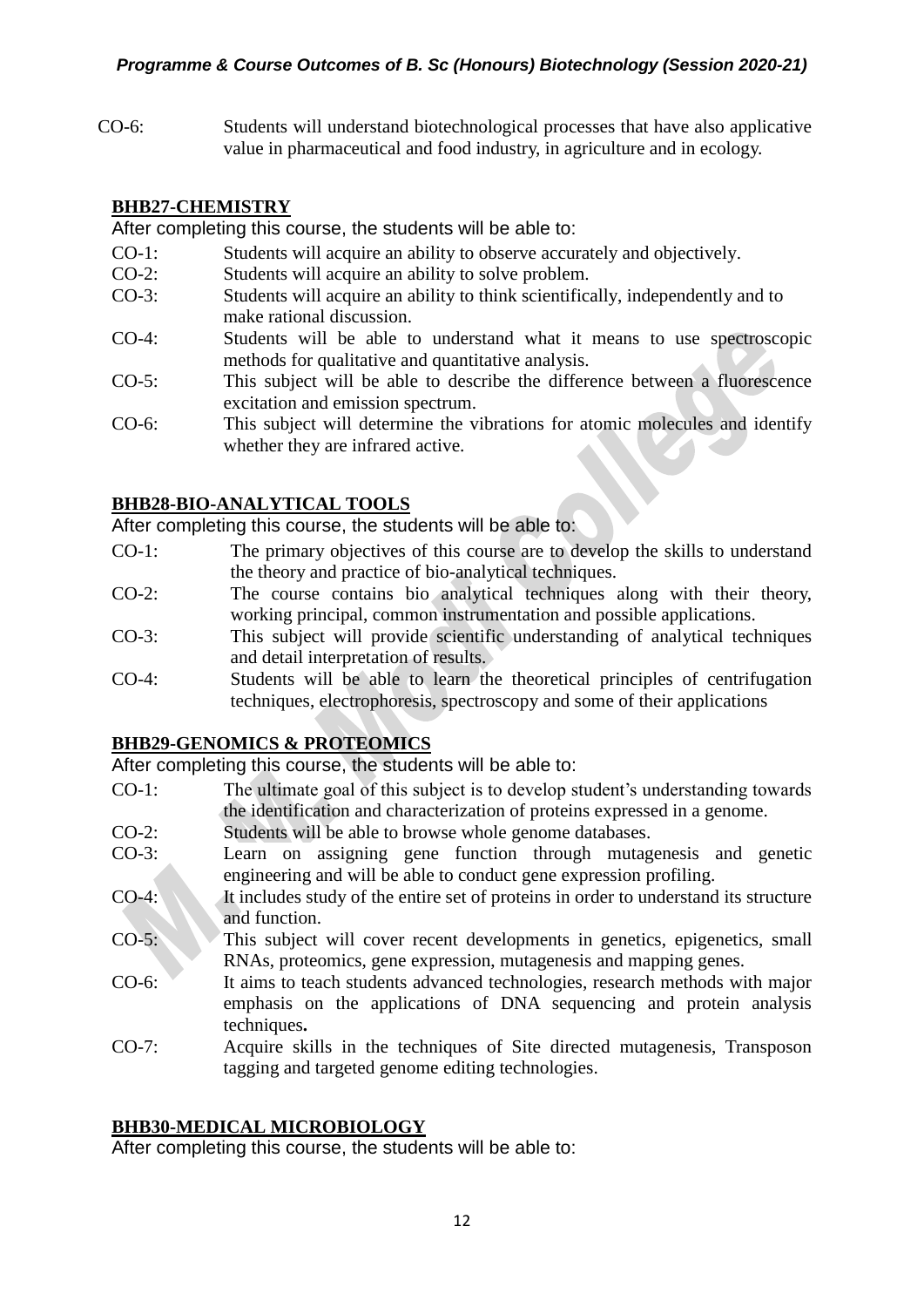- CO-1: Students will be able to identify common infectious agents and the diseases that they cause.
- CO-2: Students will be able to evaluate methods used to identify infectious agents in the clinical microbiology lab.
- CO-3: Students will be able to recall microbial physiology including metabolism, regulation and replication.
- CO-4: Students will be able to explain general and specific mechanisms by which an infectious agent causes disease.
- CO-5: Students will be able to recognize and diagnose common infectious diseases from the clinical presentation and microbiological lab findings.
- CO-6: Students will be able to describe the epidemiology of infectious agents including how infectious diseases are transmitted.
- CO-7: Students will be able to explain interventions employed to prevent infectious diseases including infection control measure and vaccines.

#### **BHB31-BIOINFORMATICS**

After completing this course, the students will be able to:

- CO-1: To give students an introduction to the basic practical techniques of bioinformatics.
- CO-2: Describe the history, scope and importance of Bioinformatics and role of internet in Bioinformatics.
- CO-3: Describe about Multiple Sequence Alignment, BLAST, FASTA, SWISSPROT its significance, algorithms and tools used for MSA
- CO-4: Emphasis will be given to the application of bioinformatics and biological databases to problem solving in real research problems.
- CO-5: The students will become familiar with the use of a wide variety of internet applications, biological database and will be able to apply these methods to research problems.
- **CO-6:** The aim of practical subject is to provide practical training in bioinformatics methods including accessing the major public sequence databases, use of the different computational tools to find sequences, analysis of protein and nucleic acid sequences by various software packages.

#### **BHB32-FOOD BIOTECHNOLOGY**

- CO-1: This subject discusses the technological principles and industrial applications of microorganisms and enzymes in food production and processing systems to provide useful products and services.
- CO-2: Demonstrate knowledge of major scientific concepts, social, economic and ethical implications in food sciences.
- CO-3: Analyse the importance of microorganisms in foods and understand the biotic and abiotic factors that affect their development in these substrates.
- CO-4: Recognise the importance of fermentation processes and appreciate the role of microorganisms in industrial processes.
- CO-5: This subject will cover basic properties, characteristics of microorganisms and enzymes, their metabolic pathways and how these are harnessed, manipulated and applied to increase productivity in food sector.